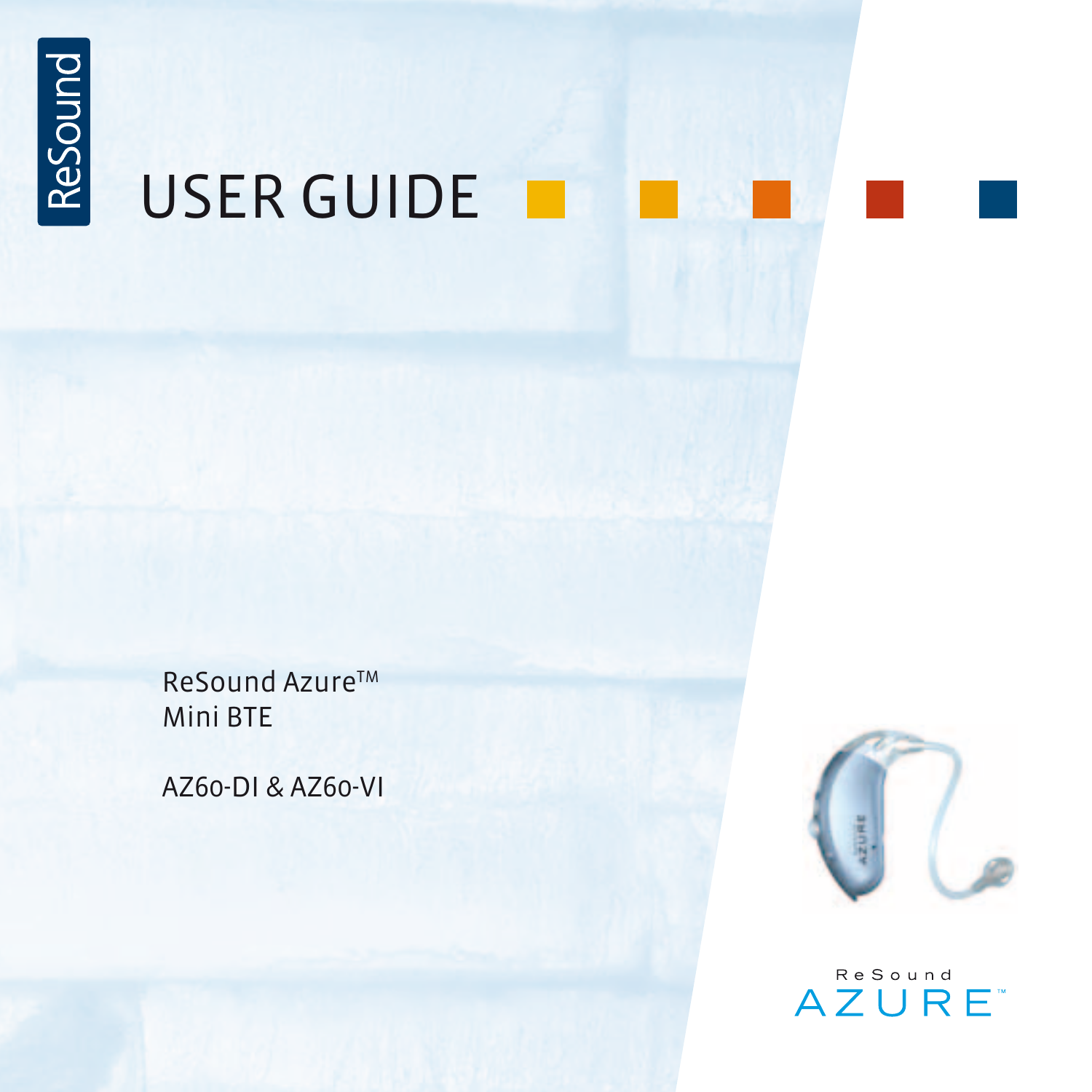### ReSound AzureTM

Your new digital ReSound Azure™ hearing instruments will enable you to hear sounds that you may not have heard in years because of your hearing loss. Practice and a positive attitude are important in learning to use hearing instruments. While some people adjust quickly to wearing hearing instruments in their ears and hearing the new sounds, other people may need more time.

The intent of this user guide is to provide information on the many aspects of using hearing instruments. Your hearing instruments have been adjusted to your hearing loss by your hearing care professional. Familiarising yourself with the functions of your new hearing instruments will help you get optimal benefit.

*ReSound AzureTM is a trademark of ReSound.*

### Contents Page

| Inserting the hearing instrument11-12 |  |
|---------------------------------------|--|
|                                       |  |
|                                       |  |
|                                       |  |
|                                       |  |
|                                       |  |
|                                       |  |
|                                       |  |
|                                       |  |
|                                       |  |
|                                       |  |
|                                       |  |
|                                       |  |
|                                       |  |
|                                       |  |
|                                       |  |
|                                       |  |
|                                       |  |
|                                       |  |
|                                       |  |
|                                       |  |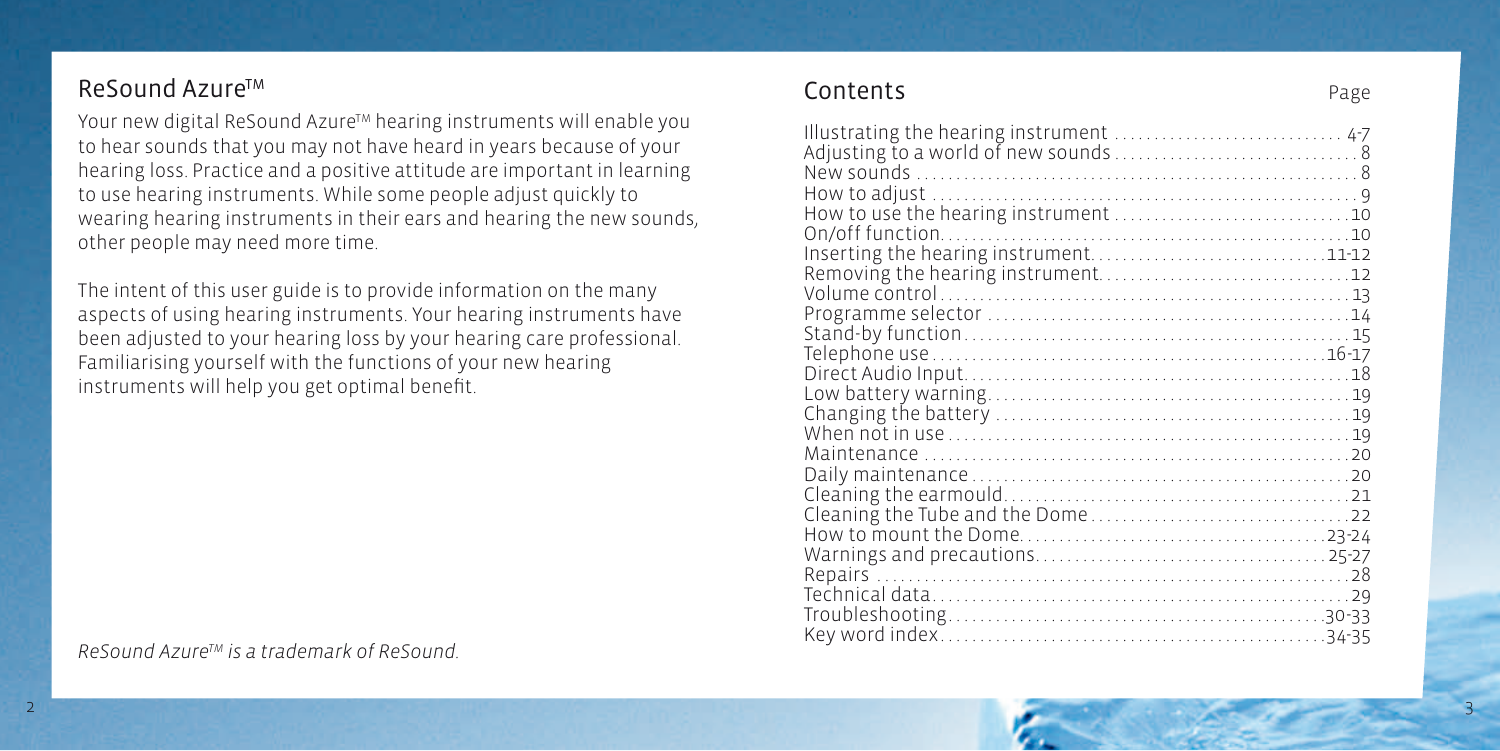## Your ReSound Azure™ A760-DI and A760-VI Hearing Instrument

- 1. Programme Selector
- 2. Battery Compartment & On/Off Switch
- 3. Sound Outlet
- 4. 1st Microphone Sound Inlet
- 5. 2nd Microphone Sound Inlet (AZ60-DI) 6. Volume Control (AZ60-VI) 4



- 7. Left/Right indicator (Right=Red, Left=Blue) 8. Battery lock
- 9. Model
- 10. Manufacturer

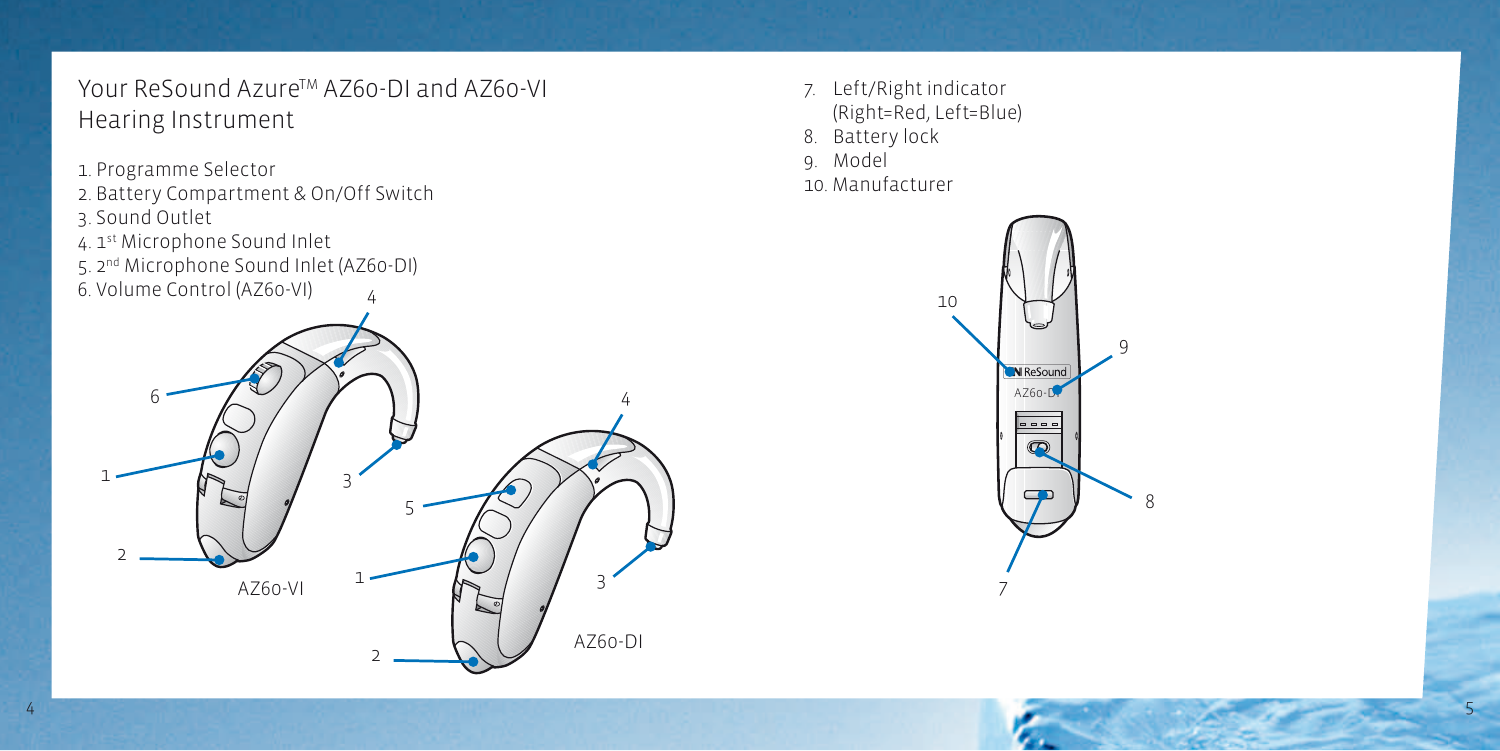## Your ReSound Azure™ AZ60-DI and AZ60-VI Thin Tube Hearing Instrument

- 1. Programme Selector
- 2. Battery Compartment & On/Off Switch
- 3. Thin Tube Adaptor
- 4. 1st Microphone Sound Inlet
- 5. 2nd Microphone Sound Inlet (AZ60-DI)
- 6. Thin Tube with standard dome
- 7. Volume Control (AZ60-VI)



8. Left/Right indicator (Right=Red, Left=Blue) 9. Battery lock 10. Model 11. Manufacturer

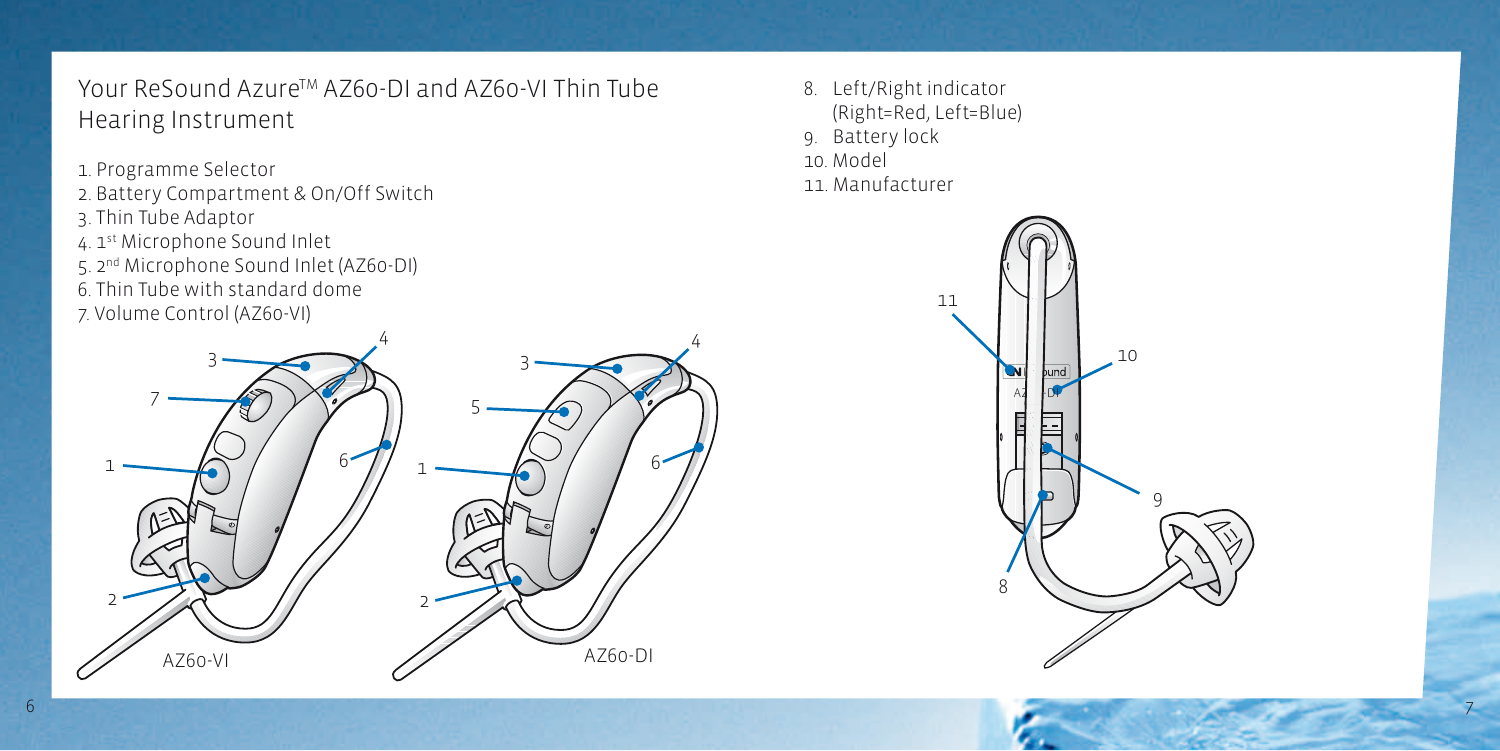## Adjusting to a World of New Sounds

#### New Sounds

A hearing loss is typically acquired gradually over many years. You may have become accustomed to an everyday life with fewer sounds, which also means hearing less noise than people with normal hearing hear.

With your new hearing instruments you will experience many sounds that you may not have heard for years. It will take time to get used to all these sounds again. Some examples of these sounds are:

- The clock ticking
- Turning pages of the newspaper
- Children's voices
- Whispers and soft speech
- Car noise
- Birdsong
- The sound of your own footsteps

#### How to adjust

If you are inexperienced with hearing instruments it is advisable to:

- 1. Use your hearing instruments every day
- 2. Wear your hearing instruments for just a couple of hours a day during the first week
- 3. Gradually increase the time you wear your hearing instruments.

It can take several months for your brain to get used to all the "new" sounds around you. Start using your hearing instruments in mainly quiet surroundings, and start with a comfortable volume (the hearing care professional will ensure this). Listen to and get familiar with all sounds in your home, such as a ticking clock, water running in the sink, or silverware used on a plate. In quiet surroundings, converse with a person you know well. Listen to a TV or radio at home. After you have used the hearing instruments for a while you will be ready for more demanding listening situations, like conversation with a group of two or three people.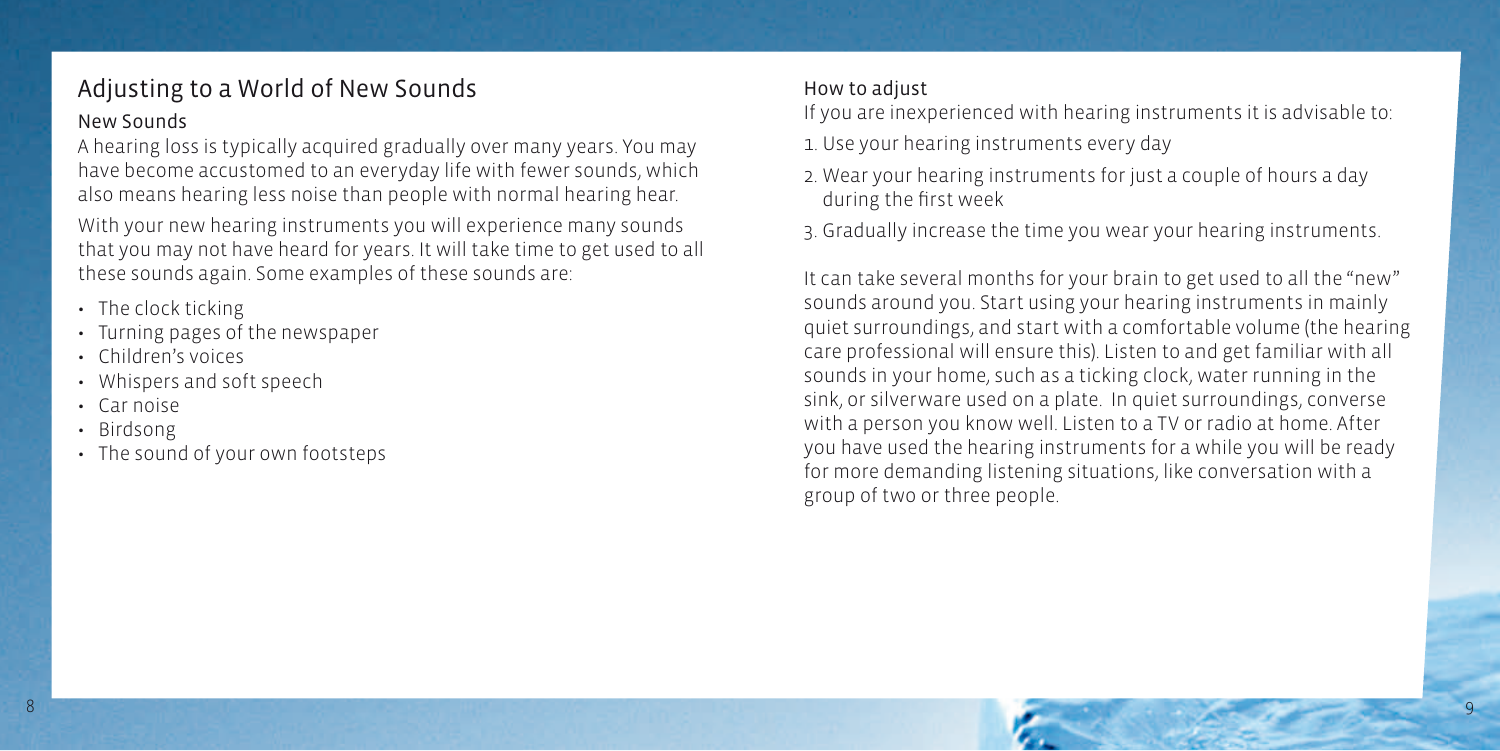### How to Use the Hearing Instrument

### On/Off Function

- 1) When the battery compartment is fully closed, the instrument is turned on and programme 1 will be activated
- 2) To turn the instrument off, open the battery compartment. Many individuals use their fingernail to pull it open.
- 3) The instrument is then switched off
- 4) Whenever you are not using the instrument, remember to turn it off to stop battery consumption.

You can turn on your hearing instrument once you have placed it behind your ear and inserted the tube in your ear. If you prefer not to have the device "on" while placing it behind your ear, your hearing care professional can activate a function (SmartStart) which will delay the instrument turning on. This function will prevent the hearing instru ment from squealing while the tube or mould is being inserted in the ear. It delays the switch-on time by 10 seconds after closing the battery compartment. A beep each second is presented during this time

#### Inserting the Instrument (with earmould)

- 1) Hold the earmould between your thumb and index finger and position its sound outlet in your ear canal
- 2) Slide the earmould all the way into your ear with a gentle, twisting movement (insertion can be easier if you gently pull your ear up and back with your other hand)
- 3) Turn the top-part of the earmould gently backwards and forwards so that it tucks behind the fold of skin above your ear canal
- 4) Place the hearing instrument behind your ear
- 5) Move the earmould up and down and press gently to ensure it is positioned correctly in the ear
- 6) When the earmould and hearing instrument are correctly positioned, and you have not already turned it on, switch on your instru ment by closing the battery door

#### Tip

Opening and closing your mouth can ease insertion.



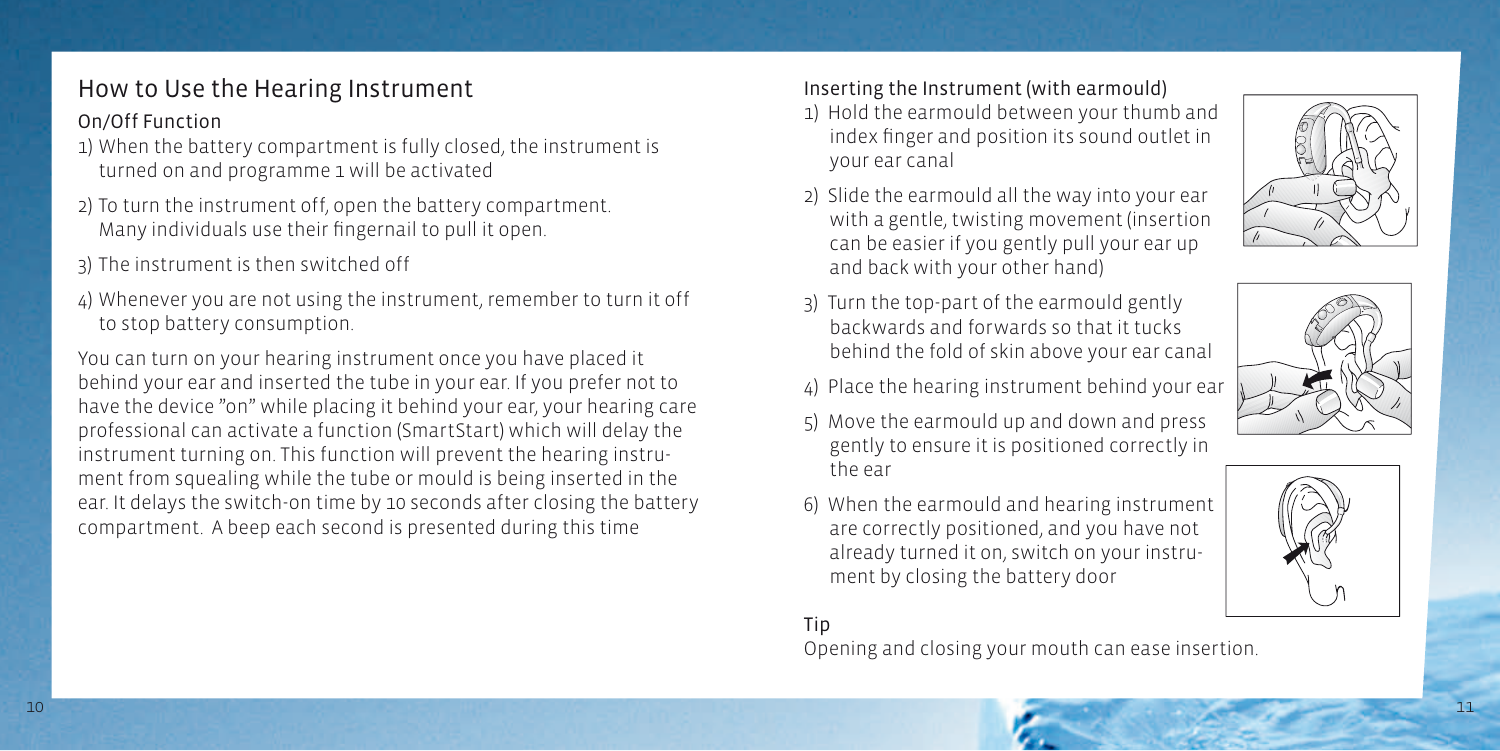## Inserting the Instrument (with dome)

1) Place the hearing instrument behind the ear

- 2) Hold the tube where it bends and gently push the dome into your ear canal (the dome should be placed far enough into the ear that the tube lies flush with your head)
- 3) It is important that the tube and the dome fit correctly into your ear
- 4) When the dome is placed correctly, you should not be able to see the tube sticking out when you face a mirror

#### Note

You should never attempt to bend or modify the shape of the tube.

### Removing the Hearing Instrument

To remove the hearing instrument, simply pull the

tube outward with your thumb and forefinger. Consult your hearing care professional if you have difficulties removing the hearing instrument.

## Volume Control (AZ60-VI only)

When using the instrument you can increase the volume by turning the volume control up, and reduce volume by turning it down.

For each volume step, you will hear a "beep" signal indicating the change. The loudness of the "beeps" will increase as you turn the volume up and decrease as you turn it down. If you reach the upper or lower limit of the volume control range, there will be a larger duration of "beep" signal with a lower pitch.



Your hearing care professional may have activated a function in the hearing instrument enabling the instrument to learn how you adjust the volume control in different listening environments. As it learns your volume preferences, the instrument eventually changes the volume for you automatically. This function can be turned off or reset by your hearing care professional.

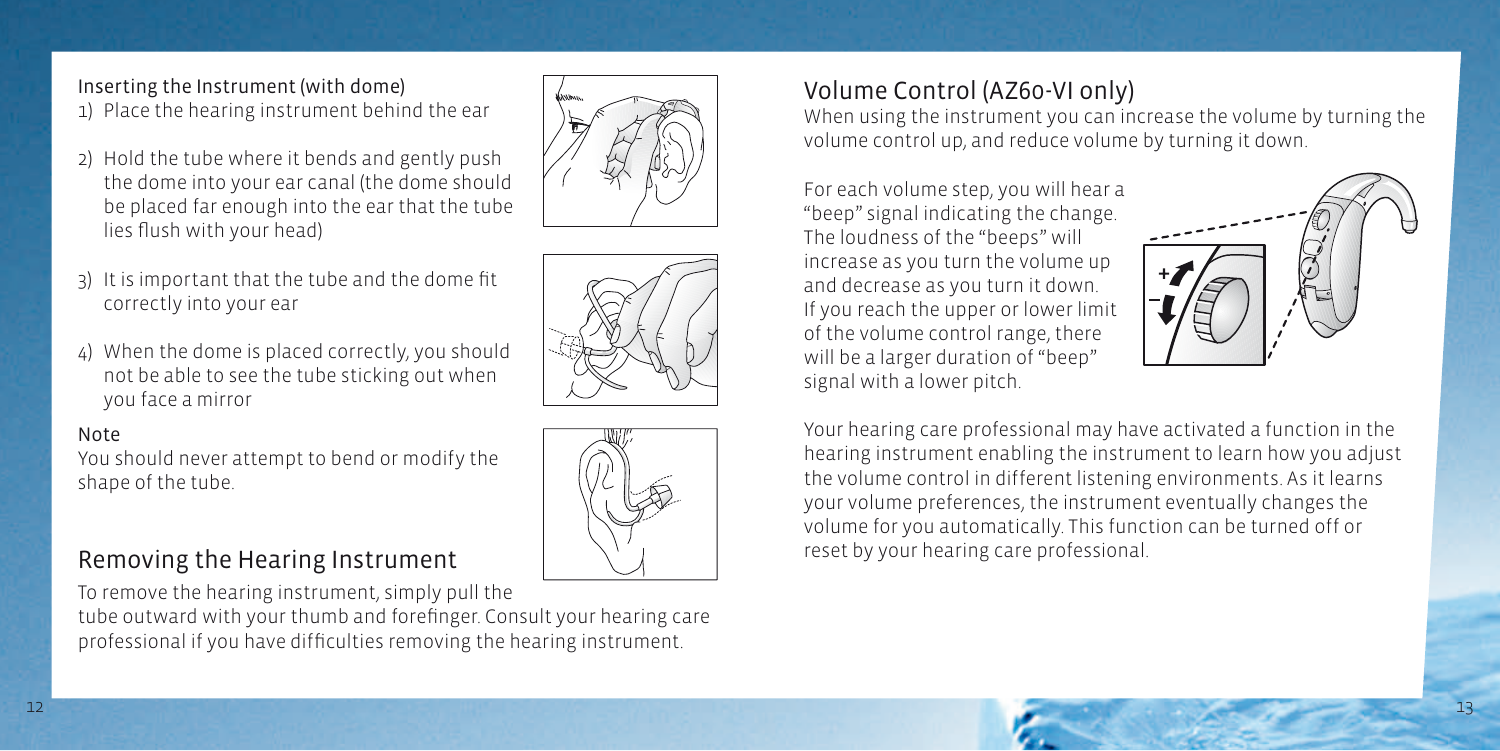### Programme Selector

You can have up to four different programmes on your hearing instrument. The selection of programmes can be changed by your hearing care professional.

- 1. You can switch between programmes by pushing the programme selector once
- 2. You will then hear one or more "beeps". The number of beeps indicates which programme you have selected
- 3. You can always return to programme 1 by turning your instrument off and then on again, or by placing it in stand-by mode and then returning to its operating mode



#### Your Programme Environments:

(to be completed together your hearing care professional):

| Programme | Description of when to use |
|-----------|----------------------------|
|           |                            |
|           |                            |
|           |                            |
|           |                            |

### Stand-by Function

In stand-by mode, the hearing instrument will not process sound or deliver an acoustic signal to the ear. When in this mode, a small amount of power will be used. To put the instrument in stand-by mode, hold down the programme selector for 5 seconds. You will hear a series of beeps and the device will be in stand-by mode. To return to standard mode, press the programme selector once. This can only be done after at least 5 seconds in the stand-by mode.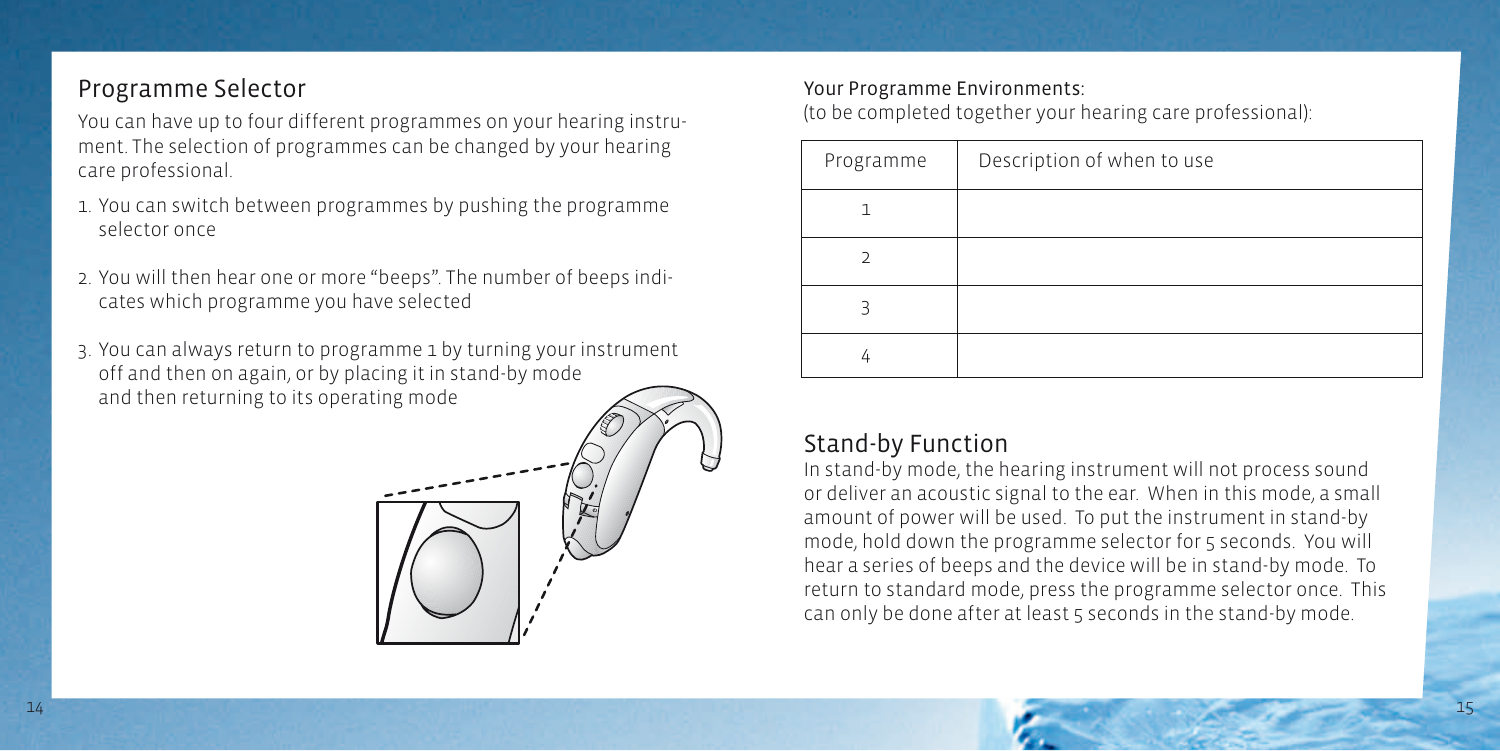### Telephone Use

Your can use the telephone with your hearing instruments. Using the telephone while using your hearing instruments may require some practice.



By selecting the telecoil programme you can improve understanding of speech when using a hearing instrument compatible telephone. Rather than picking up the sound from the telephone, this programme only picks up the telephone's magnetic signal and converts it to sound. Your hearing care professional can activate the telecoil, if your device has the optional telecoil available.

When using the telecoil programme, the receiver of the telephone should be held as shown in the drawing. You may need to move the handset around slightly to find the best reception.

If you do not wish to have a telecoil programme, you may still use the phone while using your hearing instrument. Hold the phone close to the front microphone of the hearing instrument, but not directly on it. If it whistles, it may take a few seconds for the instrument to adapt. If the whistling continues, move the telephone 2-3 cm away from your ear. Some hearing instruments also have an acoustic telephone program. This program might decrease problems with acoustic feedback when using the telephone

#### Cellular phone

If you use a cellular phone you may experience a buzzing or clicking noise. This is caused by the strong signal of the cellular phone. To solve the problem it is possible to connect a headset to your hearing instrument (hands-free telephone solution).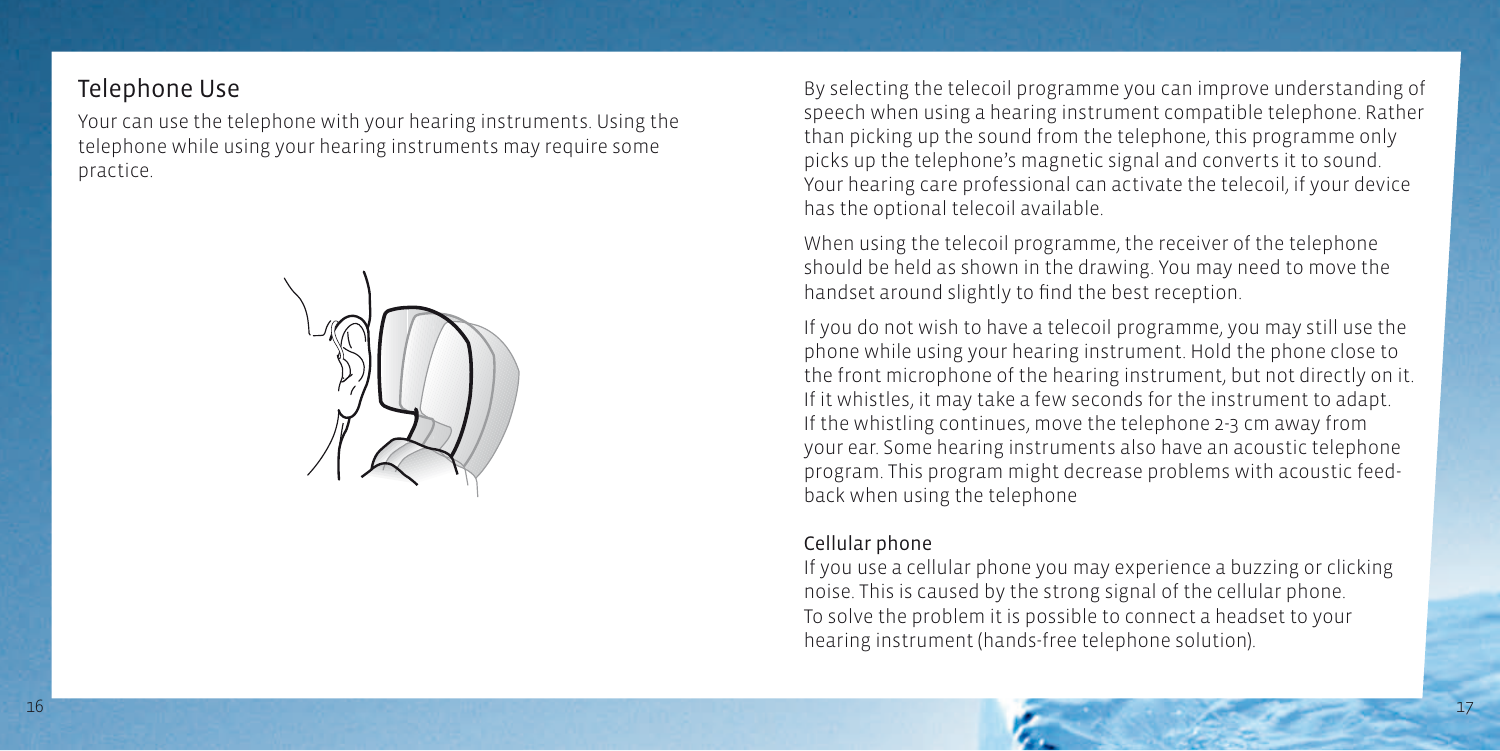#### Using tele-loop systems

Many gathering places such as schools, theatre and houses of worship, are equipped with tele-loop systems. To take advantage of such a system, select the telecoil program to pick up direct sound. If the hearing instrument goes dead when the telecoil program is selected, the tele-loop system may not be turned on or not operating correctly. If a school, theatre or house of worship does not have a tele-loop system, try to sit as close as possible to the front and use one of the microphone programmes.



The sound source is connected to your instrument with a cable or a wireless FM system to the audio boot. The audio boot will connect with a "click" to the hearing instrument and switch to Direct Audio Input automatically.

## Low Battery Warning

Your hearing care professional can activate a Low Battery Warning function in your hearing instruments. When the battery voltage/power decreases to a certain level, the instrument will emit five soft beeping signals. This sequence will continue every five minutes until the instrument automatically switches off. The occurrence of the sequence can differ by using rechargeable batteries and also between different battery brands. It is recommended that you keep a spare battery on hand.

## Changing the Battery

- 1. Open the battery compartment completely by using your fingernail
- 2. After removing the old battery, insert the new one. It is important to insert the battery with the positive side in the correct position. The battery door has a + marking to help determine correct insertion.
- 3. Always use Zinc-Air or rechargeable batteries size 13

### Tip

Removing the battery when you are not wearing the instrument for a longer period will help prevent corrosion of the battery contacts.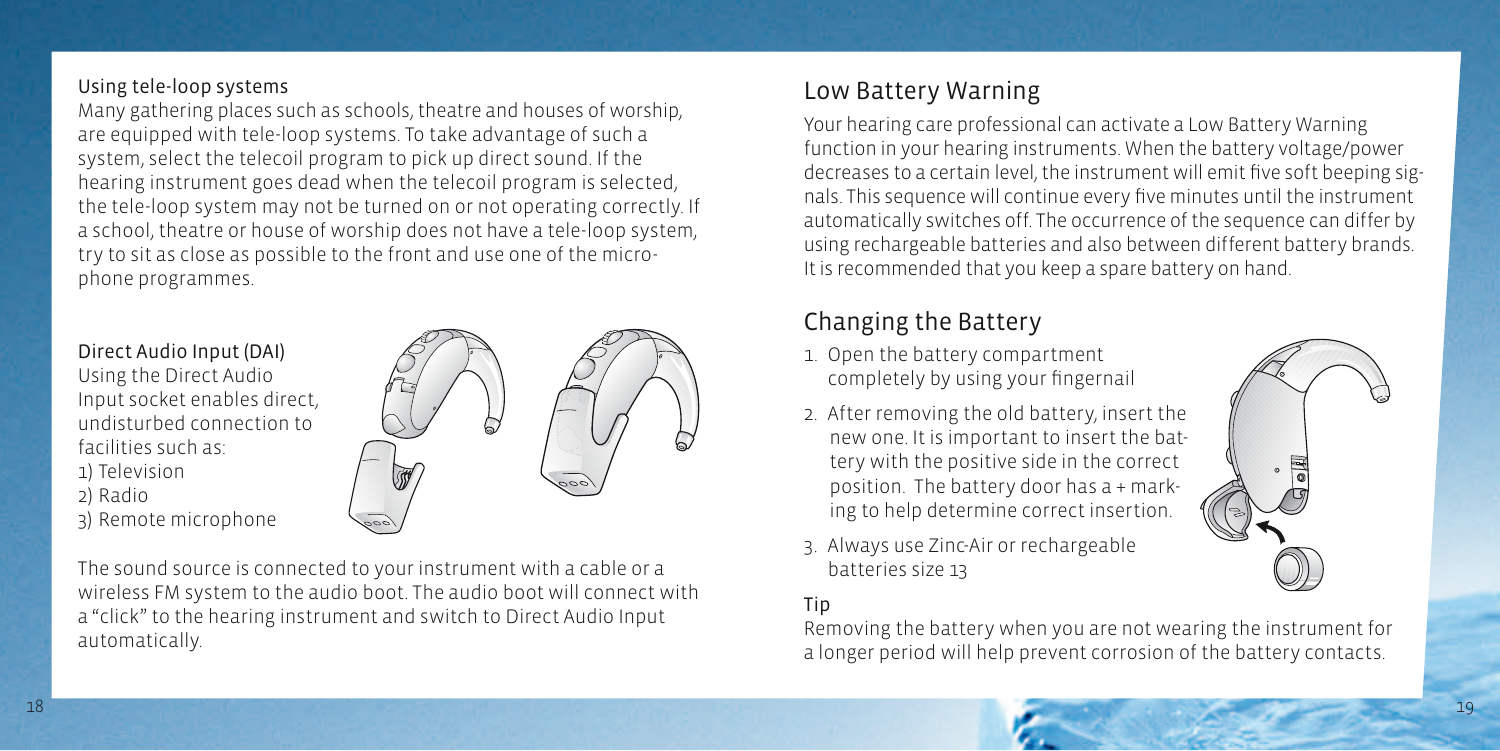### Maintenance

#### Daily Maintenance

 It is important to keep your hearing instrument clean and dry every day. To clean the instrument, use a soft cloth. If the instrument has been exposed to high humidity or perspiration, use a drying kit that is available from your hearing care professional.



- 1. Never immerse the instrument in water or other liquids since this may cause permanent damage to the hearing instrument
- 2. Protect your hearing instrument from rough handling, and avoid dropping it on hard surfaces or floors
- 3. Do not leave the instrument in or near direct heat or sun-light since excessive heat can damage the instrument or deform the casing

## Cleaning the Earmould

#### The earmould should be cleaned regularly:

- 1. Remove the earmould and the tubing from the hearing instrument before you clean it
- 2. To clean the earmould, rinse with lukewarm water
- 3. If ear wax is stuck in the sound canal of the earmould, the cleaning loop or a syringe with lukewarm water can be used to "push" the wax out



- 4. Blow gently through the tubing to remove moisture trapped inside
- 5. Be sure to thoroughly dry the earmould and its tubing before reconnecting it to the hearing instrument

The tubing connecting the Earmould to the hearing instrument should be changed if it becomes stiff or brittle. Contact your hearing care professional to change the tubing when needed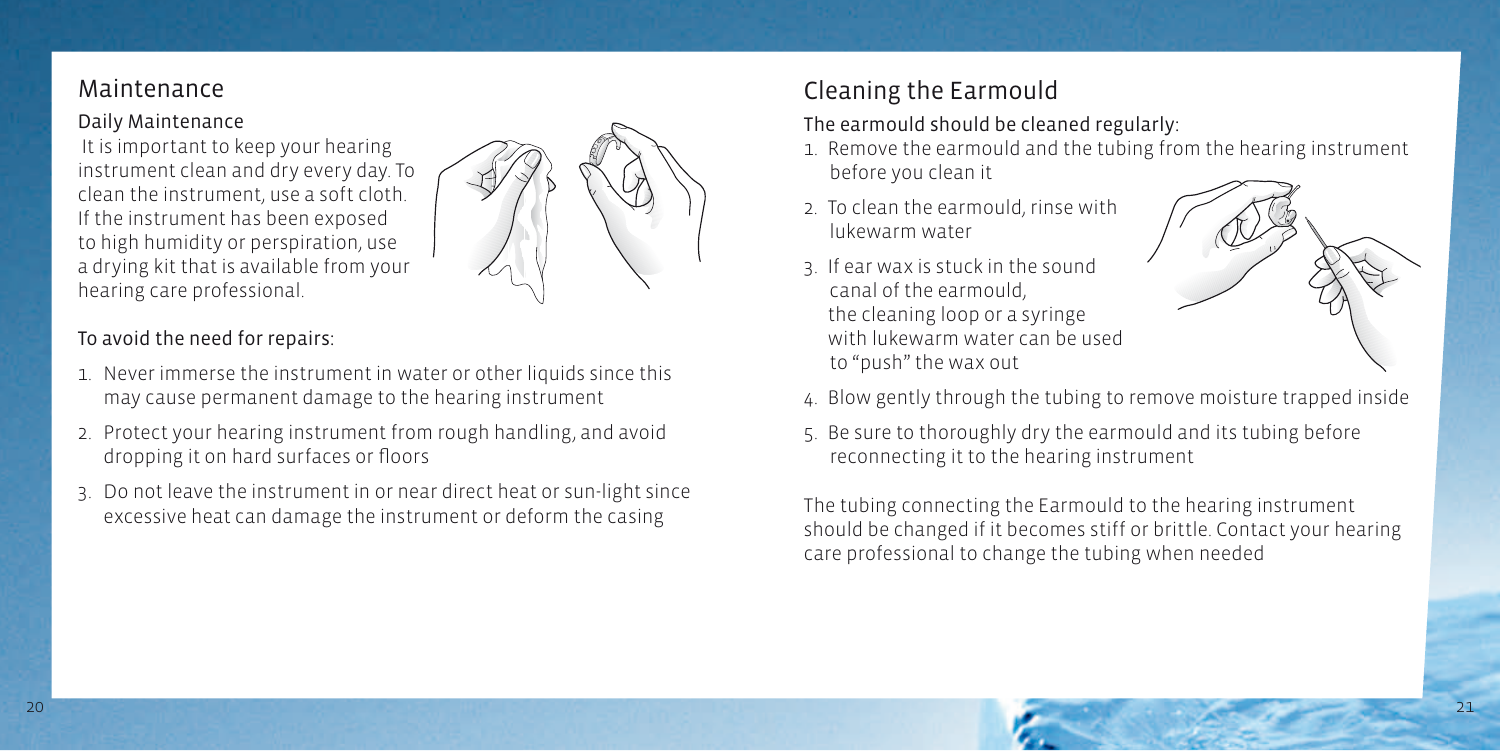## Cleaning the Tube and Dome

The tube and the dome should be cleaned regularly:

- 1. Remove the tube from the instrument before cleaning by unscrewing it
- 2. Use a damp cloth to clean the tube and dome on the outside
- 3. Use the black cleaning rod to "push" any debris out of the tube. The cleaning rod should be inserted where the tube attaches to the instrument and pushed all the way through the tube and out through the dome



#### Note!

It is not recommended to submerge or rinse the tube and dome with water, as there is a risk that water can close the tube. If this should occur, it will prevent sound coming through the tube, and may be harmful for the instrument's electronics.

The tube and dome should be changed every third month or sooner if the tube becomes stiff or brittle.

## How to Mount the Dome

We recommend that your hearing care professional changes the dome for you, since failure to change the domes in accordance with the instructions could result in injury. If you choose to change the dome yourself:



- 1. Push the dome over the grooves on the tube to mount it  $(1) + (2)$
- 2. Make sure that it is securely fastened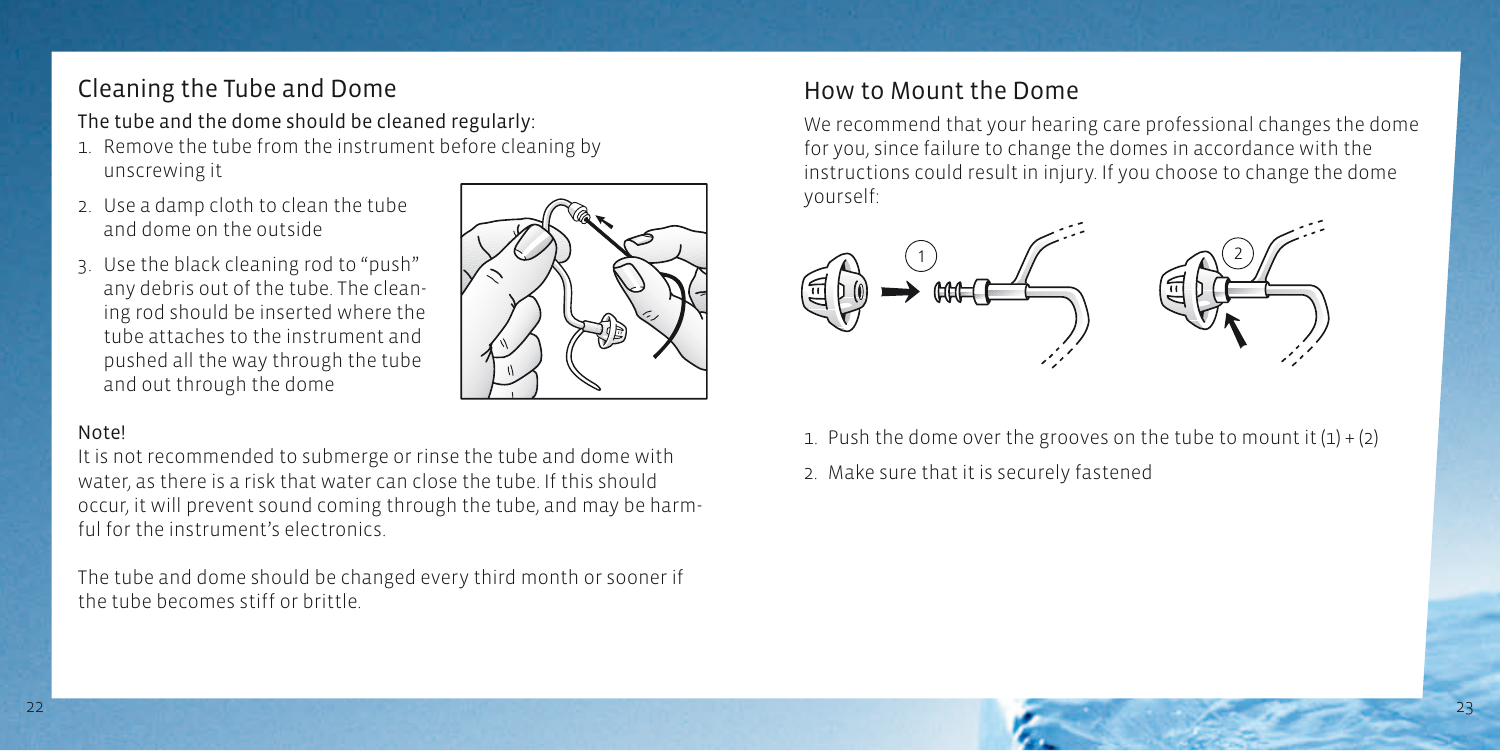#### Tulip Dome

The Tulip-Dome consists of two "leaves". It is important that the largest "leaf" is the outermost "leaf" (A):

- 1. Push the largest "leaf" away from the Tube with your finger (B)
- 2. This will make the large "leaf" bend forward
- 3. Then you push it back and it will be placed on top of the smaller " $leaf"$  $(C)$
- 4. Now the Tulip-Dome is ready for insertion (D)



## General Precautions

- 1. Do not leave your hearing instrument in the sun, near an open fire or in a hot, parked car
- 2. Do not wear your instrument while showering, swimming, in heavy rain or in a moist atmosphere such as steam bath or sauna
- 3. Should your instrument become moist, place it in a closed container with a drying agent . Your hearing care professional can provide a specially designed container, a so called desiccator for this purpose
- 4. Remove your hearing instrument when applying such things as cosmetics, perfume, aftershave, hair spray, and suntan lotion. These might get into the instrument and cause damage.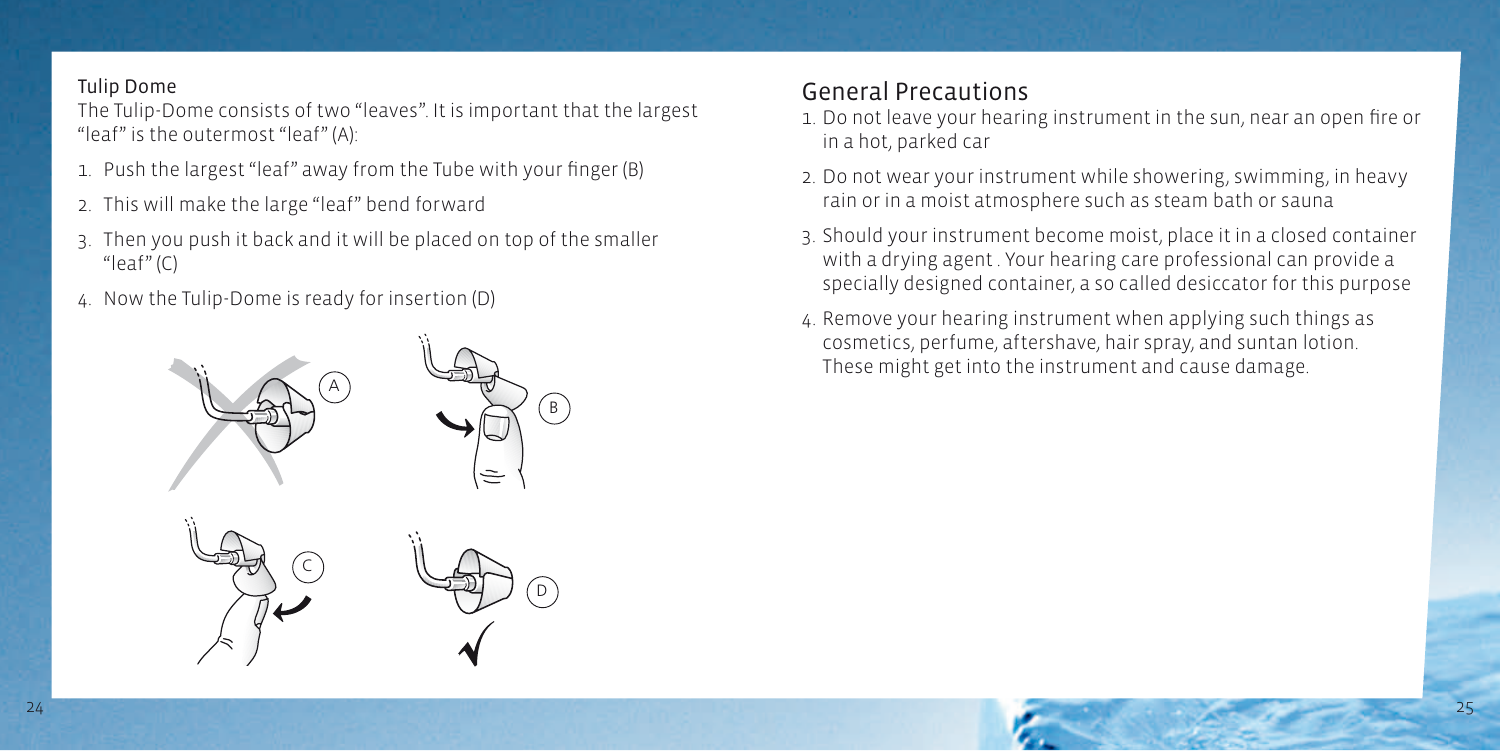### General Warnings

- 1. Consult a physician if you discover a foreign object in your ear canal, if you experience skin irritation or if excessive ear wax accumulates with the use of the hearing instrument
- 2. Different types of radiation, e.g. from NMR, MRI or CT scanners, may damage the hearing instrument. Therefore, do not wear the hearing instrument during these or other corresponding scanning procedures. Other types of radiation (burglar alarms, room surveillance systems, radio equipment, mobile telephones, etc) contain less energy and will not damage the hearing instrument. They could, however, momentarily affect the sound quality or create strange sounds from the hearing instruments
- 3. Do not wear the hearing instrument in mines, oil fields or other explosive areas, unless those areas are certified for hearing instrument use
- 4. Do not allow others to use your hearing instrument. It may cause permanent damage to the hearing instruments as well as to the hearing
- 5. Due to choking hazard hearing instrument usage by children or mentally challenged persons should be supervised at all times
- 6. Hearing instruments should be used only as prescribed by your hearing care professional. Incorrect use may result in sudden and permanent hearing loss

## Battery Warning Information

- 1. Do not put batteries in your mouth as they can be harmful if swallowed. If a battery is swallowed, seek medical help immediately.
- 2. Keep batteries away from children and mentally challenged persons
- 3. Do NOT attempt to recharge batteries which are not specifically designated rechargeable as they may leak or explode
- 4. Do NOT attempt to dispose batteries by burning them
- 5. Replace spent batteries, and do not leave them in the instrument for a prolonged period. If your hearing instrument is equipped with a low battery warning feature, replace battery immediately after low battery warning is reached
- 6. Used batteries can be harmful to the environment. Please dispose of them according to local regulations or return them to your hearing care professional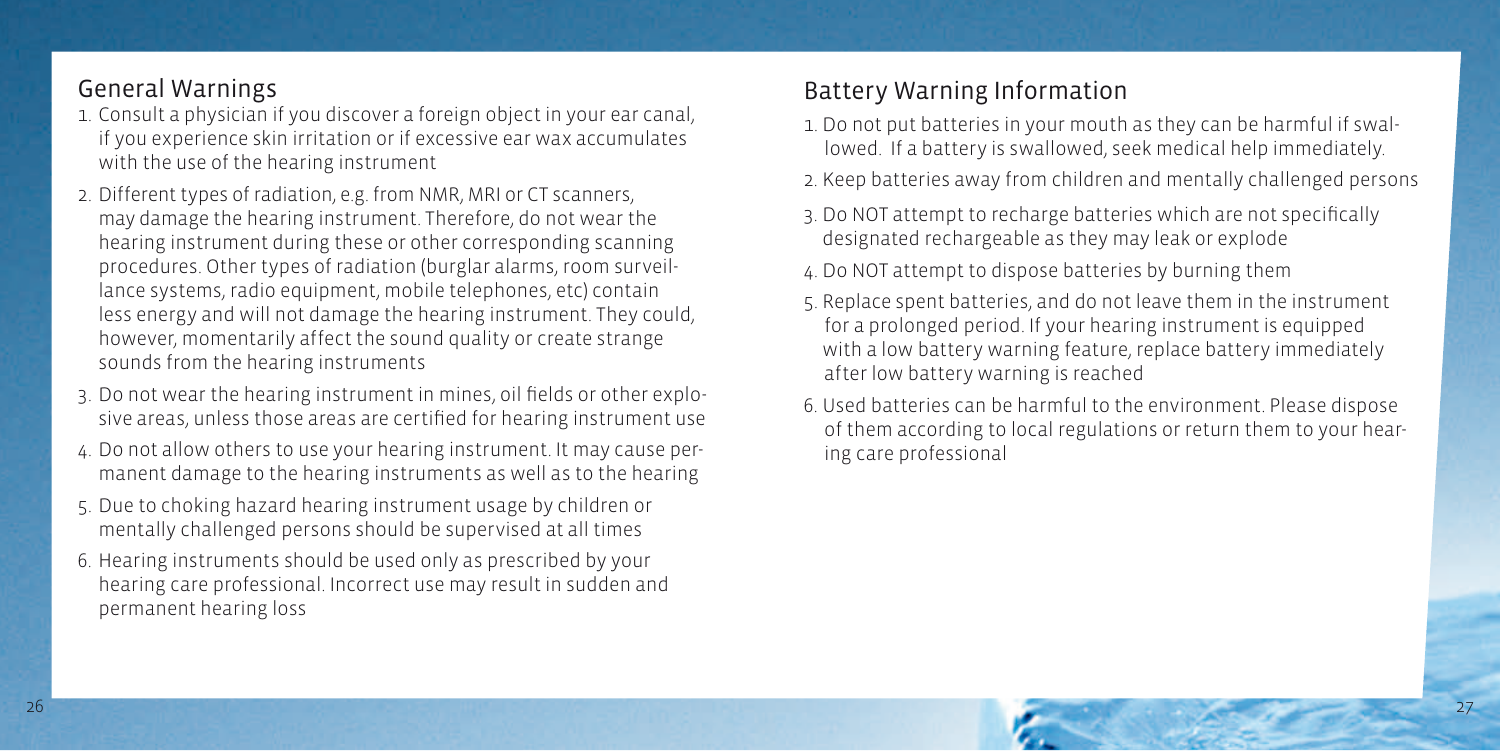### Repairs

If your ReSound hearing instrument malfunctions it must be repaired by a qualified technician. Do not attempt to open the case of the hearing instrument since this will invalidate the warranty. If your hearing instrument requires service, please contact your hearing care professional for assistance.

### Technical Data

Maximum Output (2cc Coupler / IEC 60118-7)

| $A760 - D1$       | 126 dB SPL (Typical) |
|-------------------|----------------------|
| AZ60-DI Thin Tube | 127 dB SPL (Typical) |
| $A760-VL$         | 126 dB SPL (Typical) |
| AZ60-VI Thin Tube | 127 dB SPL (Typical) |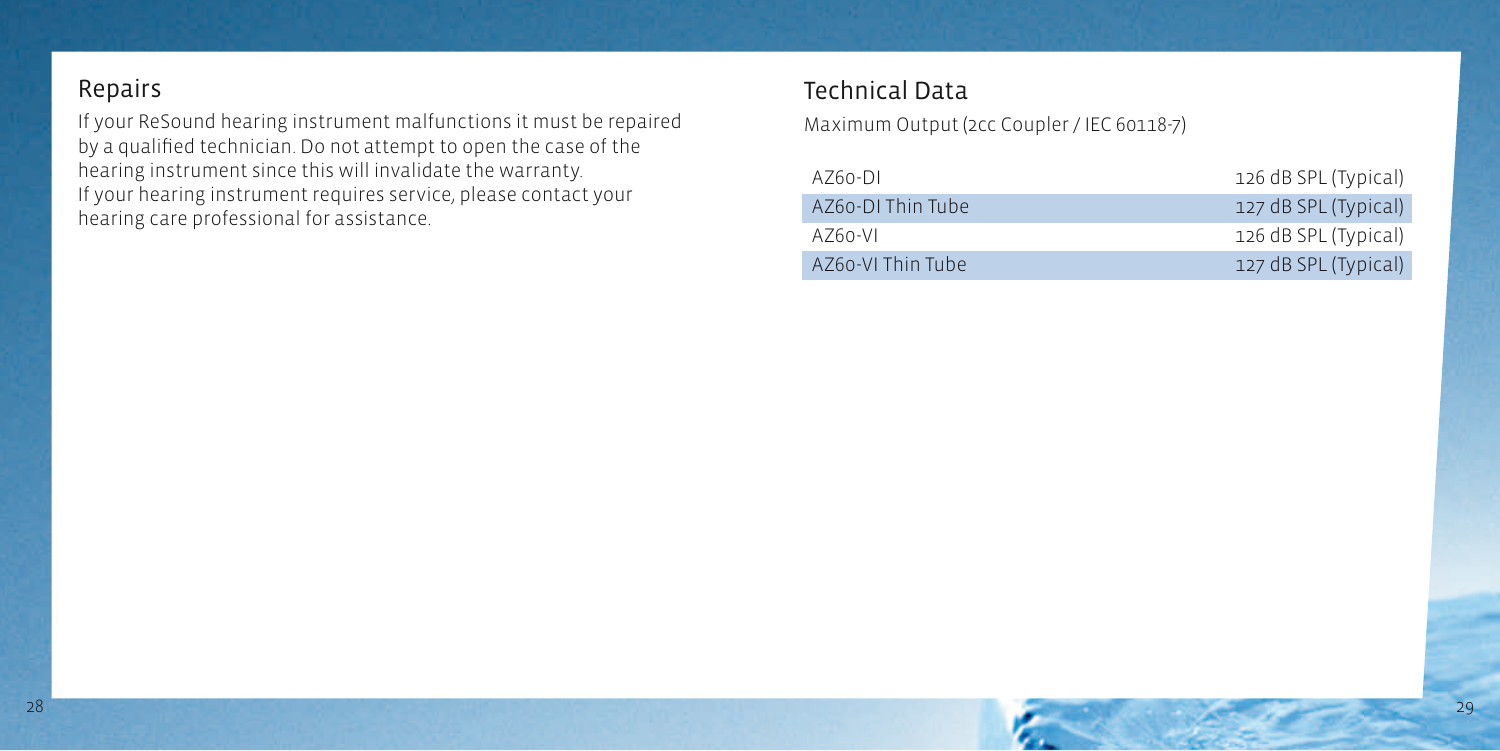### Troubleshooting Guide

| SYMPTOM  | CAUSE                                                                                                                           | <b>POSSIBLE REMEDY</b>                                                                                                                             |  |
|----------|---------------------------------------------------------------------------------------------------------------------------------|----------------------------------------------------------------------------------------------------------------------------------------------------|--|
| No sound | • Not turned on<br>• Dead battery<br>• Dead rechargeable battery<br>• Battery improperly inserted<br>· Blocked earmould or tube | • Turn on by closing the battery door<br>• Replace battery<br>• Recharge battery<br>• Insert battery properly<br>• Clean earmould or tube blockage |  |

- Not loud enough Loose earmould
	- Blocked earmould or dome
	- Change in hearing
	- Excessive earwax
	- Volume set too low
- Earmould is too small, please consult your hearing care professional
- Clean earmould or dome
- Consult your hearing care professional
- Consult your physician
- Increase volume control if available or consult your hearing care professional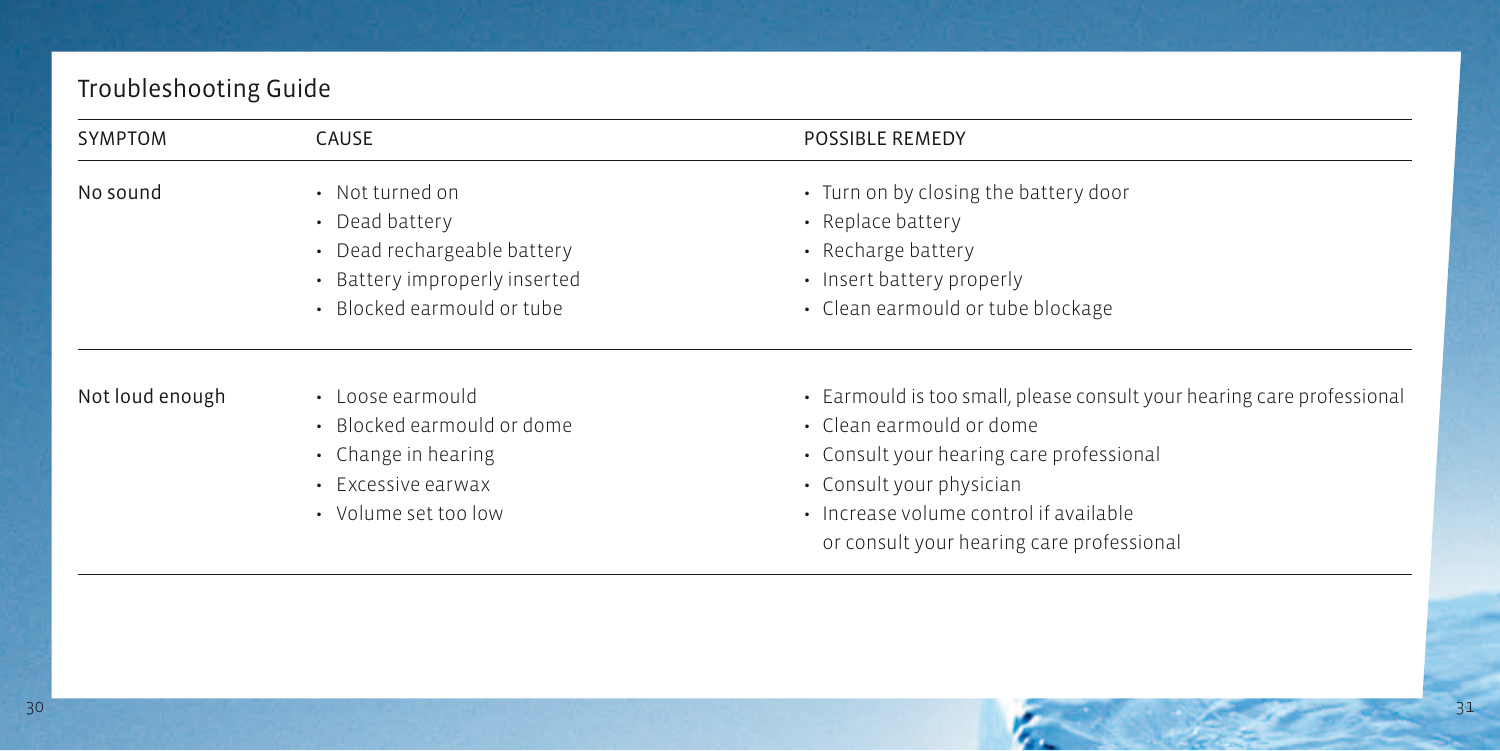## Troubleshooting Guide

| <b>SYMPTOM</b>                  | CAUSE                                                                                                                                                                                   | <b>POSSIBLE REMEDY</b>                                                                                                                                                                     |
|---------------------------------|-----------------------------------------------------------------------------------------------------------------------------------------------------------------------------------------|--------------------------------------------------------------------------------------------------------------------------------------------------------------------------------------------|
| Squealing                       | • Loose earmould<br>• Dual Stabilizer II needs re-initialization<br>• Dome not placed correctly<br>• Build-up of earwax<br>• Tube connection loose<br>• Instrument settings not optimal | • Remove and reinsert<br>• Consult your hearing care professional<br>• Remove and reinsert<br>• Consult your physician<br>• Tube to be changed<br>• Consult your hearing care professional |
| Sound not clear or<br>distorted | • Weak battery<br>• Poorly fitting earmould or dome<br>• Hearing instrument damaged<br>• Hearing instrument settings not optimal                                                        | • Replace battery, or recharge rechargeable battery<br>• Consult your hearing care professional<br>• Consult your hearing care professional<br>• Consult your hearing care professional    |

If there are any other problems not mentioned in this guide, please contact your hearing care professional.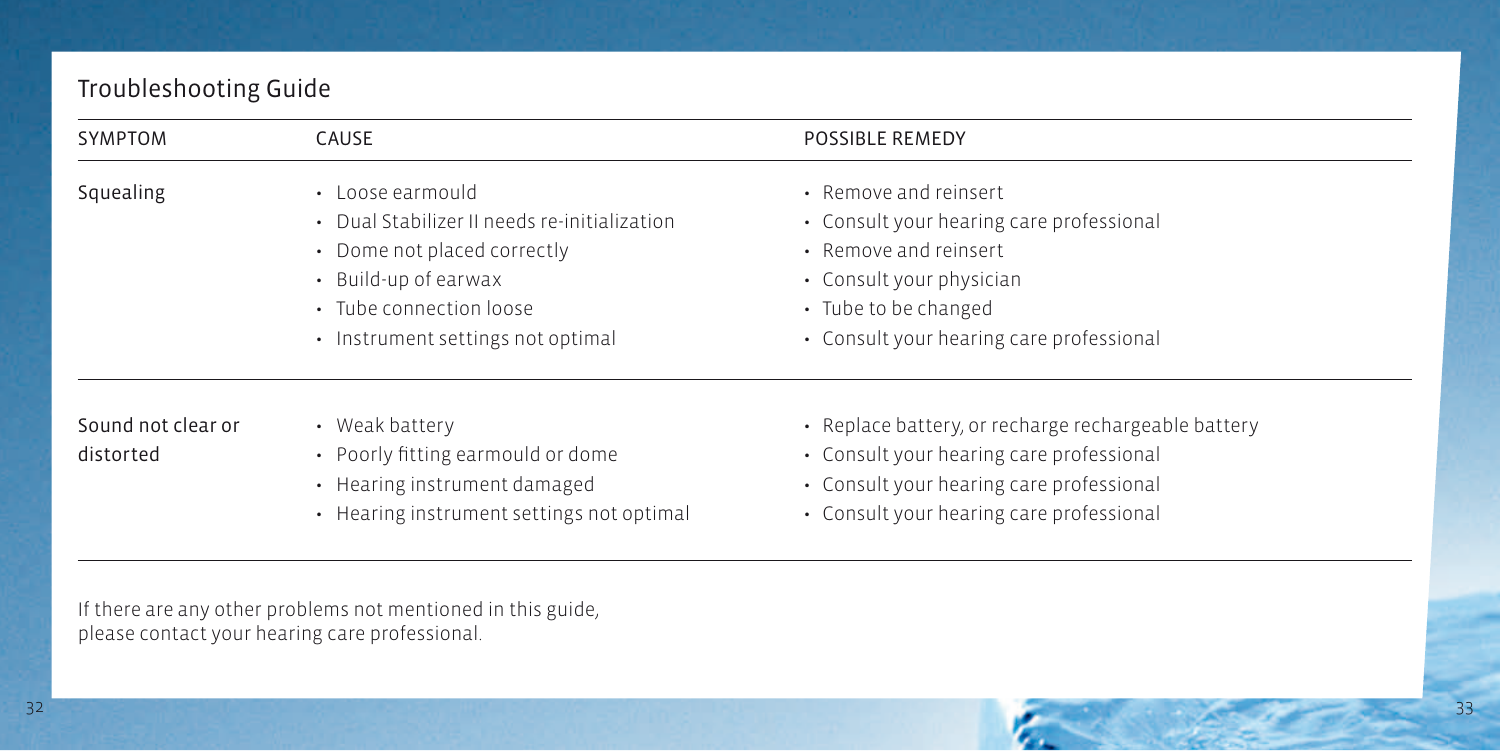## Key Word Index



Please ask your local hearing care professional<br>concerning disposal of your hearing instrument